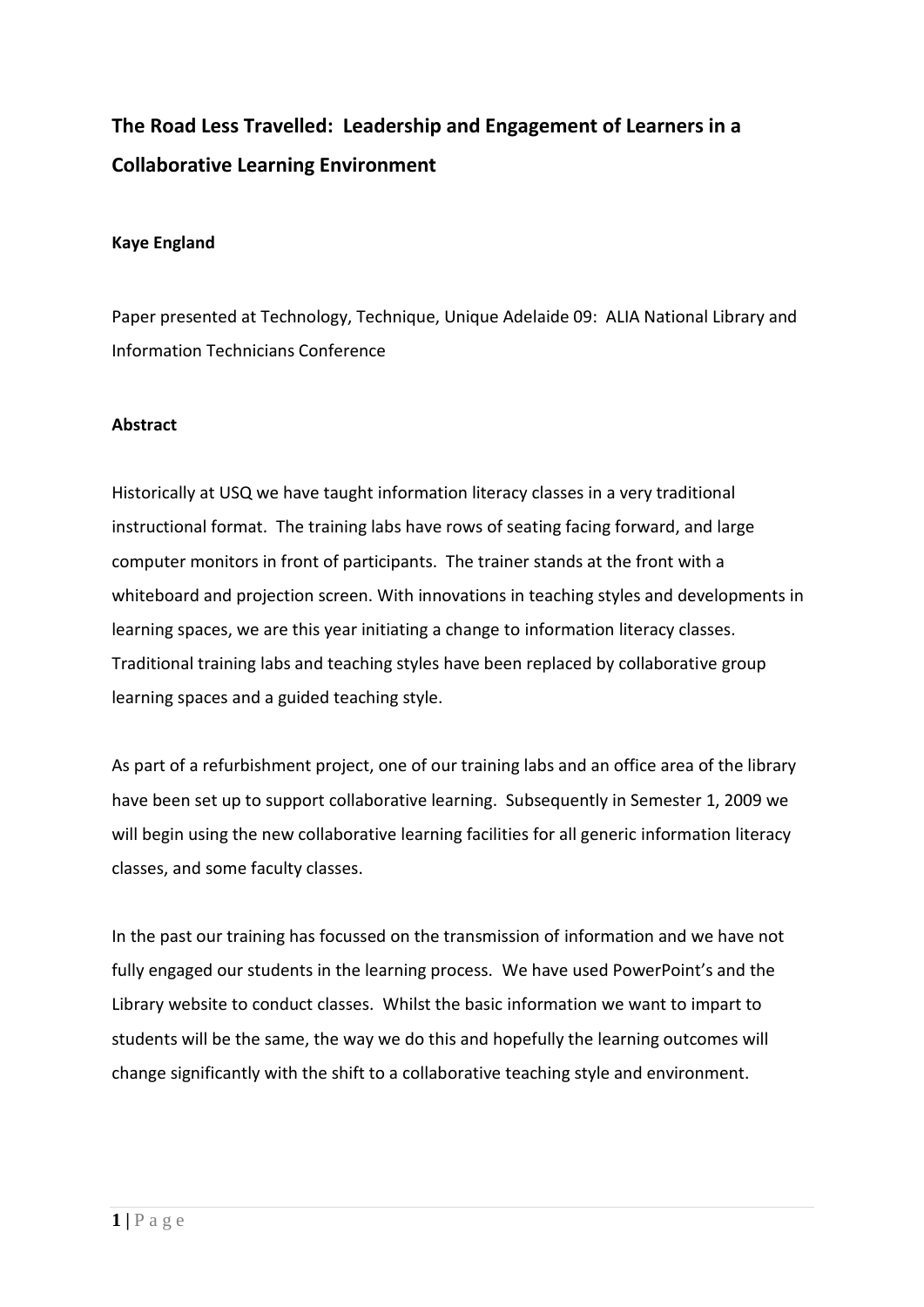## **Introduction:**

The University of Southern Queensland is a regional University located in the city of Toowoomba, which is 1 ½ hour's drive west of Brisbane. USQ also has campuses in Springfield (Brisbane) and Fraser Coast. USQ has a diverse student population, and has international students from more than 100 countries currently enrolled. In 2008 we had 24,756 student enrolments of which 75% were external.

Why the road less travelled? Often in our work it is easier to keep on doing what we have always been doing – to take the safe road and do what is familiar. We have found this year that in looking at this new model of library training – we had to travel down a road that was not familiar to us, a road which we knew would have difficulties, but also a road that would bring with it a new sense of excitement and engagement with our students.

## **Background - Information Literacy classes at USQ**

At USQ the Faculty Librarians prepare and run the integrated subject specific classes for the faculties, whereas the Library Officers plan and run the generic non-compulsory information literacy classes for students (normally at the beginning of each semester). Generally, these are new students – they can be young, mature, Australian or International. At USQ many of our new students are not necessarily school leavers.

Our generic information literacy classes are broken down into two segments:

- 1. Finding information for your assignments Introduction (Navigating the library website; using the library catalogue, developing search strategies and finding help for referencing).
- 2. Finding information for your assignments Advanced (Web evaluation; searching Google Scholar; using Library Databases and eBooks).

For many years at the USQ Library we have conducted Library training in a very traditional manner. That is, in our training labs, we have rows of seating facing forward, with computer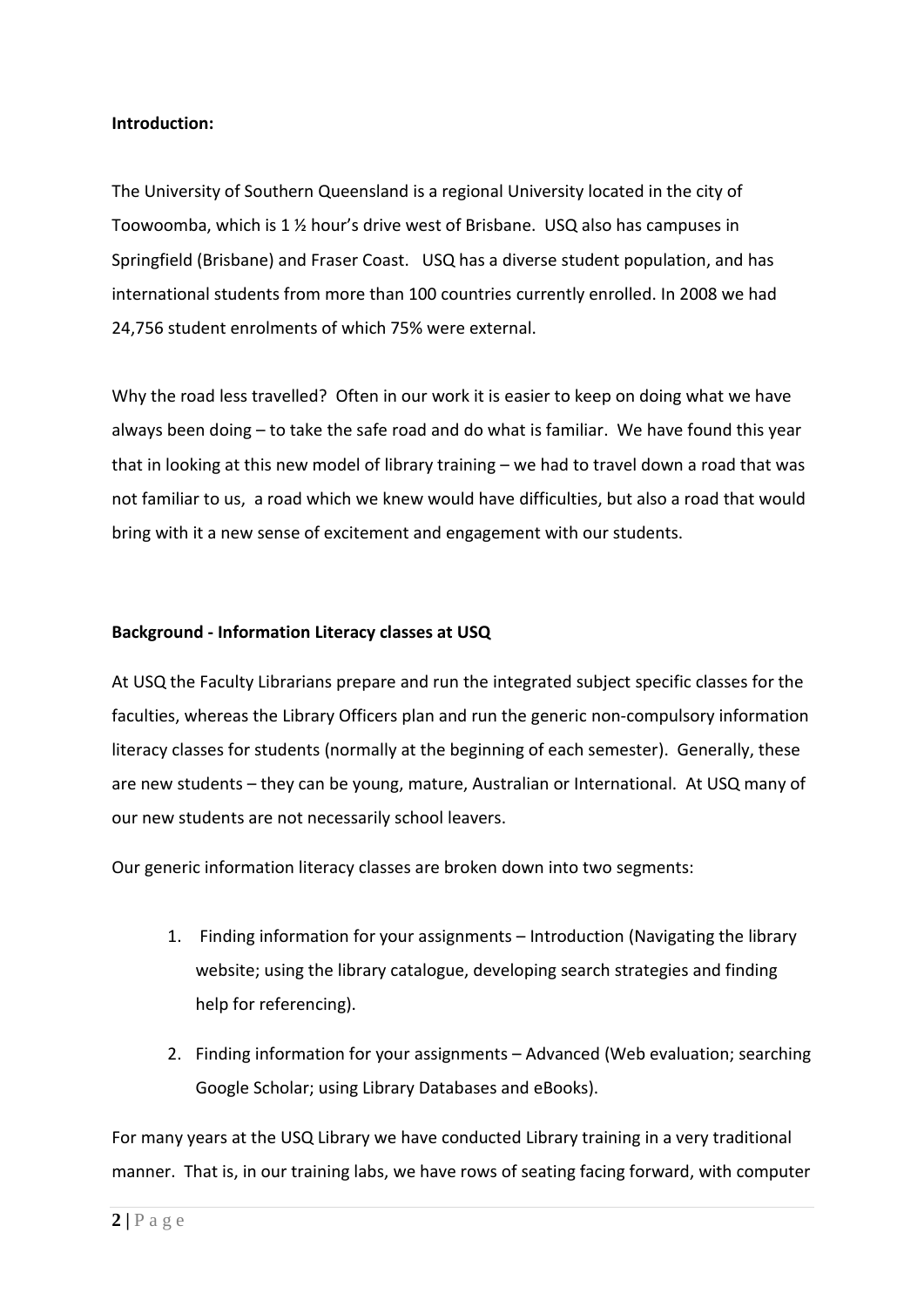monitors in front of each participant. The trainer stands at the front with a whiteboard and projection screen. It can be very difficult to see all of the students and track whether they understand or are keeping up with the training. This type of training can be very restrictive and has not encouraged active learning.

# **Why the change to collaborative learning spaces?**

There has been a lot of interest and research in recent years on collaborative learning facilities. Robyn Tweedale (the Principal Manager, Information Services at USQ) attended a forum run by the Carrick Institute called "Next Generation Learning Spaces Colloquium". This forum examined developments in learning spaces within Australia and overseas. Much of the evidence and research has shown the success of collaborative learning facilities to enhance student learning.

As a result of this in 2008 one of our training labs and an office area of the library were set up to support collaborative learning. Because this physical space that we taught Library classes in was changed – it supported a shift in our lesson plan and the presentation of the generic library classes.

At the beginning of 2009 the Principle Manager, Information Services ran two training sessions on collaborative learning. The first session consisted of a literature review and a discussion of effective uses of collaborative learning. After this session we were required to do further reading and then to prepare a lesson plan using collaborative learning techniques. This process was extremely beneficial and helped us to focus on what we needed to do in order to prepare our lesson plans to suit the new learning environments. In the second session we presented our lesson plans and gave feedback to each other (collaborative learning!!). The sharing of ideas and plans helped us to further develop and understand the collaborative learning approach for the generic classes.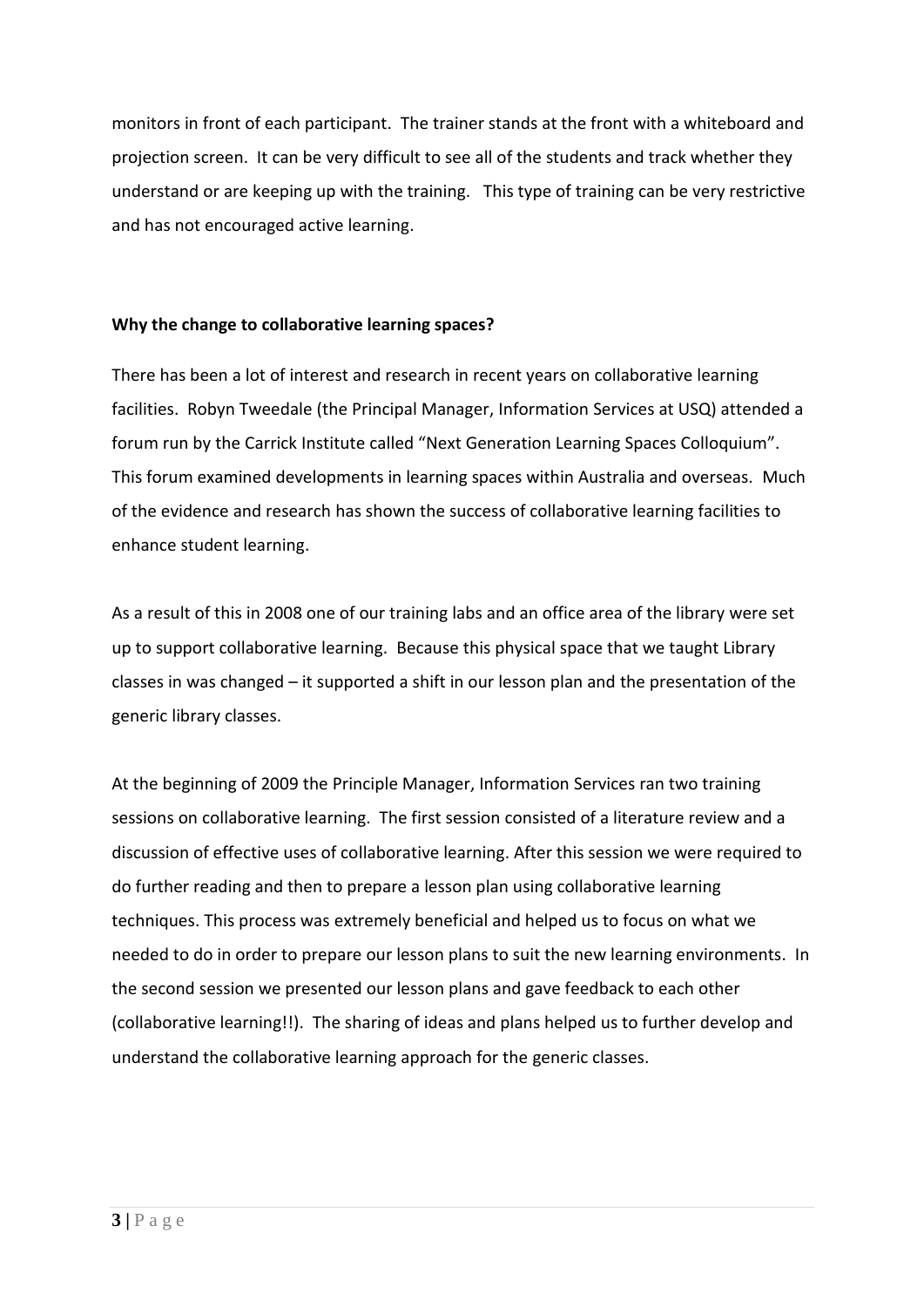As a group we came up with a list of 10 ideas and strategies for using the collaborative training rooms:

- **1.** Must set tasks specifically for group learning with outcomes and learning objectives
- **2.** Encourage positive group dynamics
- **3.** Use the process of identify skills; demonstrate the skills; model the skills; feedback and time to practice; reflection
- **4.** Create flexible structures to the learning goals, to allow groups to interpret and adapt them to their own 'style'
- **5.** Maintain awareness of cultural backgrounds of groups (not all cultures are comfortable with full-on collaborative learning) and apply activities appropriately
- **6.** Use problem-based learning techniques working in groups to break down an assignment 'problem' and work on strategies to solve the problem
- **7.** Use different techniques from just PowerPoint or web/database-demonstrationpractice teaching (such as butchers paper, whiteboards, mobile devices, etc)
- **8.** Set activities for the groups to use the "writing for learning" and "discovery learning" techniques
- **9.** Collate/generate lists of activities and icebreakers that are successful in this context
- **10.** If it is not a large group, pairs may be more successful than small groups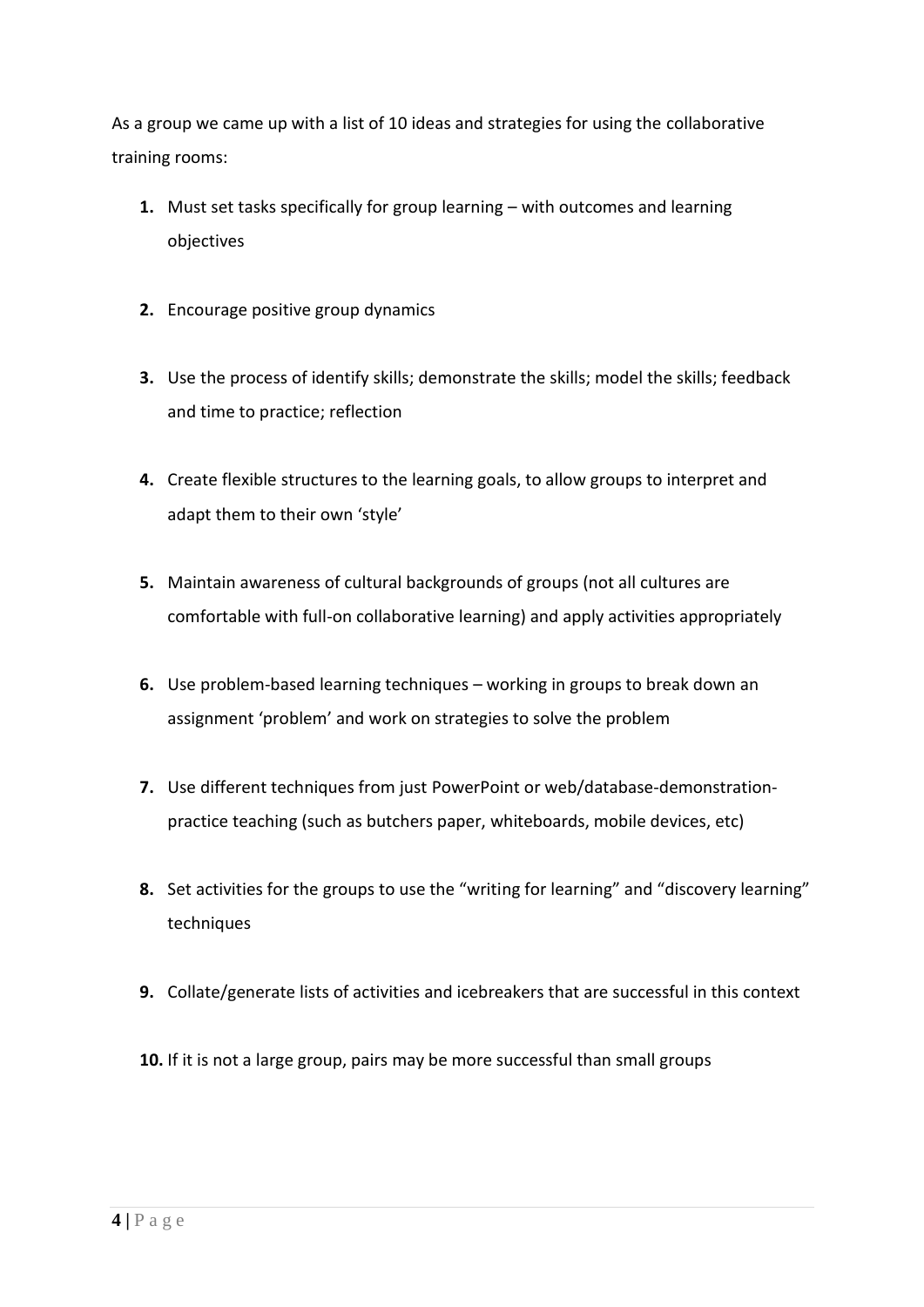My own research also reinforced that the collaborative learning approach was something that could help us to engage our students as we taught them basic information literacy skills.

Li Wang (2007) in her article called: "*Sociocultural learning theories and information literacy teaching activities in higher education"*, believes that the demonstration approach of training (which we had been doing) does not equip students with the skills and competencies to function in a rapidly changing world. She does however; endorse the collaborative learning approach based on sociocultural learning theories. This is where students engage in class activities and interact with others to solve problems and complete tasks. In this environment the teacher is more a guide and encourager.

This table, based on the work by Brown, Ash, Rutherford, Nakagawa, Gordon, and Campione (1993) in *Distributed expertise in the classroom*, compares the differences in a traditional library classroom to that of a community-of-learners (collaborative learning) environment.

| Role/Content/<br>Environment | <b>Traditional Library</b><br>Classroom                                         | <b>Community-of-Learners</b><br>Environment                                                                   |
|------------------------------|---------------------------------------------------------------------------------|---------------------------------------------------------------------------------------------------------------|
| Role of student              | Listener, observer,<br>note taker; to do what<br>teacher/librarian<br>instructs | problem solver, contributor,<br>discussant; to be responsible for<br>their own learning                       |
| Role of lecturer/librarian   | classroom manager,<br>didactic teacher,<br>authority                            | knowledgeable co-learner, guide<br>to aid the student's learning,<br>motivator and class activity<br>designer |
| Content                      | focus on the library,<br>highly constructed and<br>transmitted                  | focus on information process,<br>learn via collaborative activities                                           |
| Environment                  | competition, formal,<br>knowledge is transferred                                | democratic, informal,<br>knowledge is created                                                                 |

As seen in this table the traditional library classroom is very formal and orderly. The role of the student is as a listener, observer, note taker, to do what the trainer instructs. The role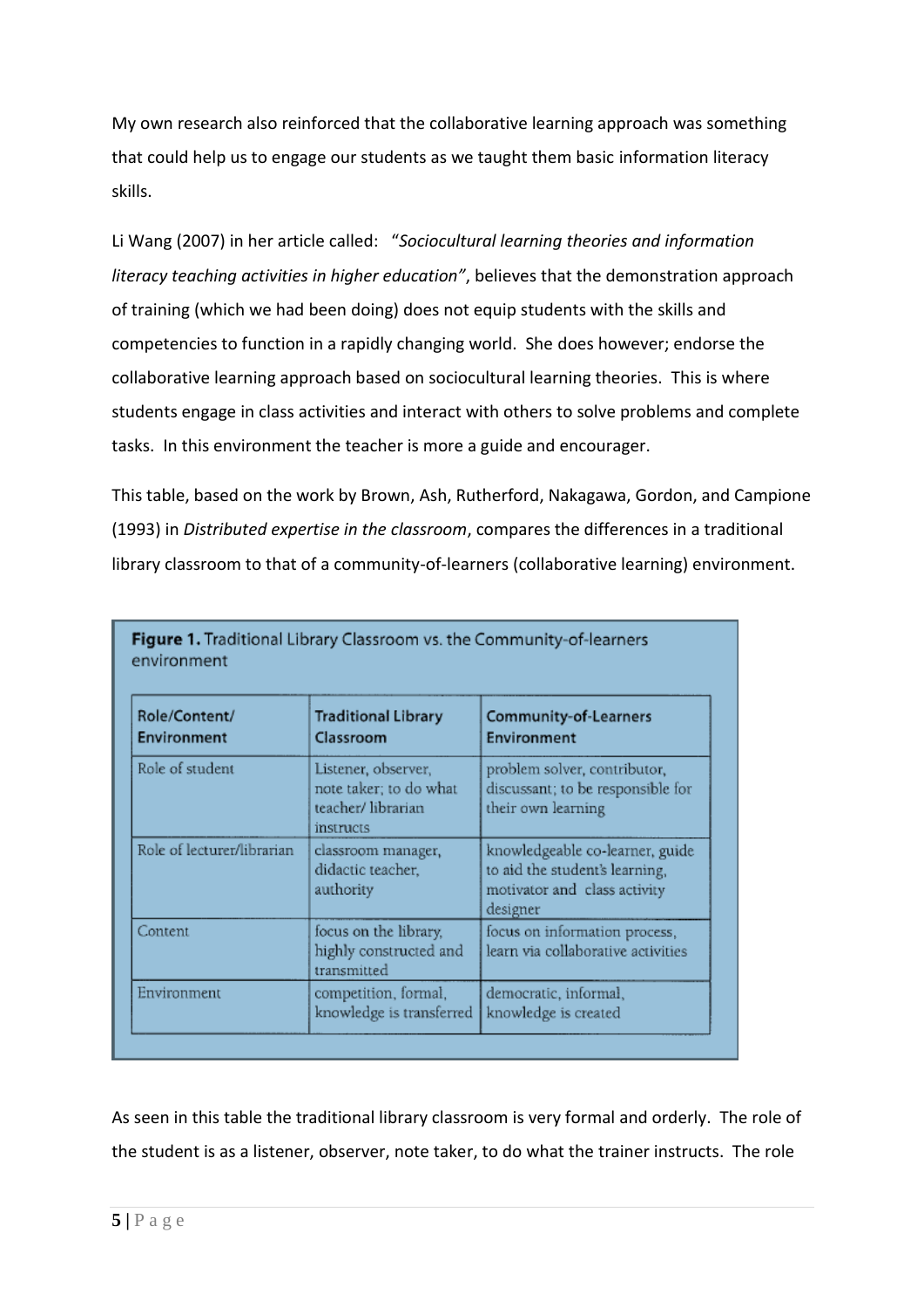of the trainer is that of the classroom manager, didactic teacher, authority figure. The content focuses on the library, is highly constructed and transmitted. The environment is very formal. As previously mentioned, it is also often difficult to see what students are doing and if they are participating (as they would hide behind their computer screens).

Compare this to the Collaborative group training environment (or as listed in the table - the Community-of-Learners Environment). The student is the problem solver, contributor, discussant; they are responsible for their own learning. The trainer is a co-learner, guides the student's learning, is a motivator and class activity designer. The content focuses on the information process with learning done via collaborative activities. The environment is more democratic, informal, and knowledge is created.

Weller (2004) in the article, *Developing pedagogy for the Internet*, makes this statement which sums up the principles behind the shift to collaborative learning:

"Education therefore is not simply a matter of information being transferred from the educator to the student, but rather the student constructing their own individual meaning through interaction with peers, experts and information. This places a much greater emphasis on the student as the centre of the learning experience. The educator's role in such an approach becomes that of offering guidance and creating situations and frameworks through which students can develop their own understanding of a topic. This is in contrast with the educator-centred approach of the traditional lecture model and has been termed a shift from 'the sage on the stage' to 'the guide on the side'."

As a combined result of our rooms being refurbished, and positive current research we were keen to take on the challenge of enthusiastically trialling collaborative learning in our generic classes.

#### **Preparing a lesson plan for collaborative learning**

In our lesson planning it is important to create early on, a sense of belonging to the group. At the beginning of the class we introduce the concept of roles. One person is assigned as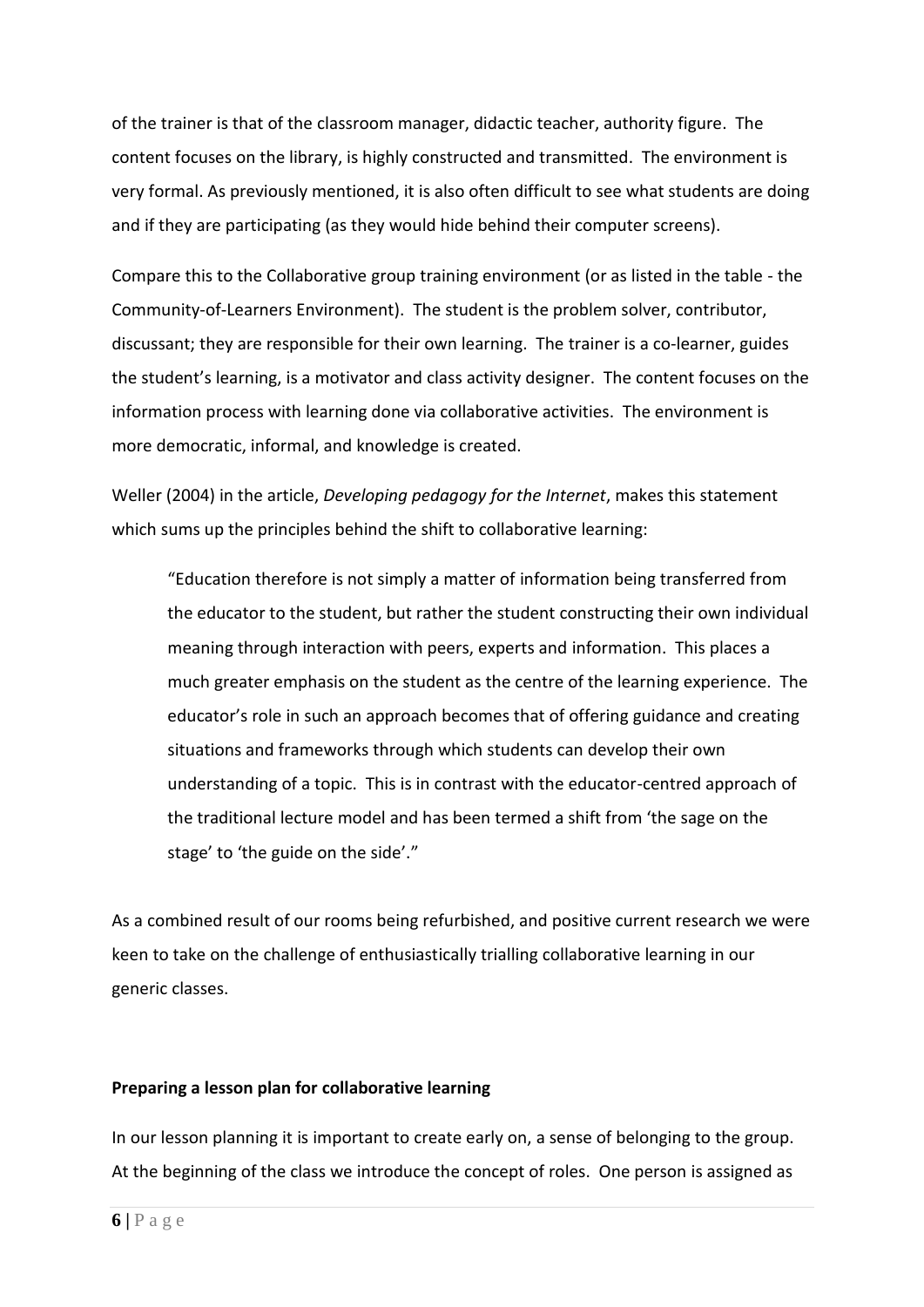the PC operator, one person as the scribe and one person as the spokesperson for the group. In order to establish the groups we had to think of a way to quickly draw people together in a common purpose (i.e. an icebreaker). We chose a very simple jigsaw puzzle to do this using words like – catalogue, searching, information, etc. In groups of 2 or 3 they work together to complete the jigsaw puzzle. It only takes a matter of a minute – but breaks the ice for the students in terms of them working together as a team. This works really well in most situations – although there are situations where it isn't appropriate to use (e.g. in very small classes). Using the words in the jigsaw puzzles we then outline the lesson plan for the day. E.g. today we will show you how to find information, search the library catalogue, etc.

In our generic library training sessions there will always be an element of instruction – in order to show students how to find information. However, in line with the collaborative learning thinking we also developed a number of activities that students work on in their groups to reinforce the instruction. We created activity sheets that each group can work on during various stages of the library class. In their groups the teams are asked to do a number of activities. These are: finding items in the library catalogue, evaluation of assignment questions, creating a mind map, evaluating web sites and searching library databases. The activity sheets are critical in engaging students and getting them to work together in their teams. During this process the trainer can walk around to each group and participate, guiding them if necessary. At this point the trainer is able to pick up if there are any problems with the students understanding. If it became obvious that all groups are not understanding a particular issue you are then able to address it before continuing on with the lesson plan. Alternatively if it is just a problem that one group is having, you can address it with them alone.

#### **New Technologies in our lesson plan**

Whilst we were in the planning stages of this change to a collaborative learning format, we were also given the opportunity to trial a tablet PC in our classes. The tablet PC is on loan to us from Dr. Birgit Loch (Department of Mathematics and Computing) as part of a USQ Senior Learning & Teaching fellowship. For those not familiar with tablet PCs – they have some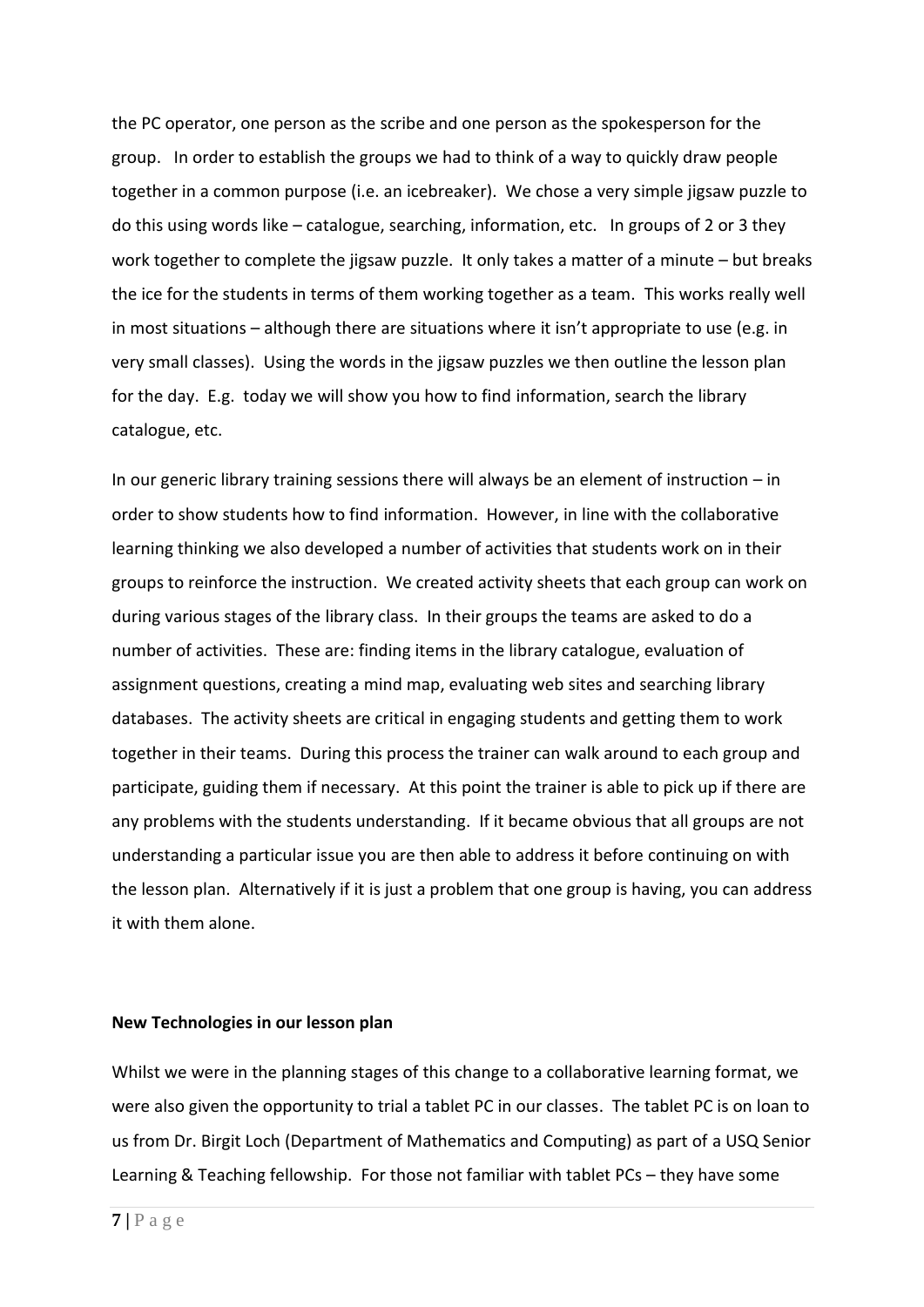additional functions compared to a normal laptop. The PC can of course be used in tablet form (that is the screen can be rotated and then folds down on top of the keyboard to provide a flat writing surface) and is equipped with a touch screen. You interact with the tablet PC with a stylus pen or your fingertip instead of a keyboard or mouse. The advantage for use in the library learning environment is that you are able to write on power points and use it in a similar way to a whiteboard. You could also save any notes you have written on the power points for future use. The tablet PC has been so successful in a variety of classes, including these generic classes that the Library is now investing in a tablet PC for each campus Library.

As well as the tablet PC, we have trialled software called TurningPoint. TurningPoint is an audience response system used in conjunction with PowerPoint. Probably most of you would be aware of similar software that is used in "Who wants to be a millionaire" for the "ask the audience question" or even in election campaigns – when they use the 'worm' to measure the audience response to a political debate. TurningPoint allows students to participate in presentations or lectures by submitting responses to interactive questions using a keypad or clickers. In our trial in Semester 1 we used the TurningPoint software as a survey tool to gauge the students' response to the training sessions. After the session you are able to run and save a report on the responses given during the class, which helps with your evaluation of the session. Other sessions run by the Faculty Librarian for Business and for Semester 2 orientation, have used the clickers for student participation throughout the class, as well as for evaluation. This has also been quite successful.

In addition to the change to a collaborative learning environment we were also incorporating these two new technologies into our lesson plans as well – it was quite a challenge and a huge learning curve. We had lots of issues along the way, especially with the tablet PC, including:

- The setting up of the tablet PC in the labs connection issues with cables, having to use a wireless connection to access files and the internet.
- Issues with software on the tablet PC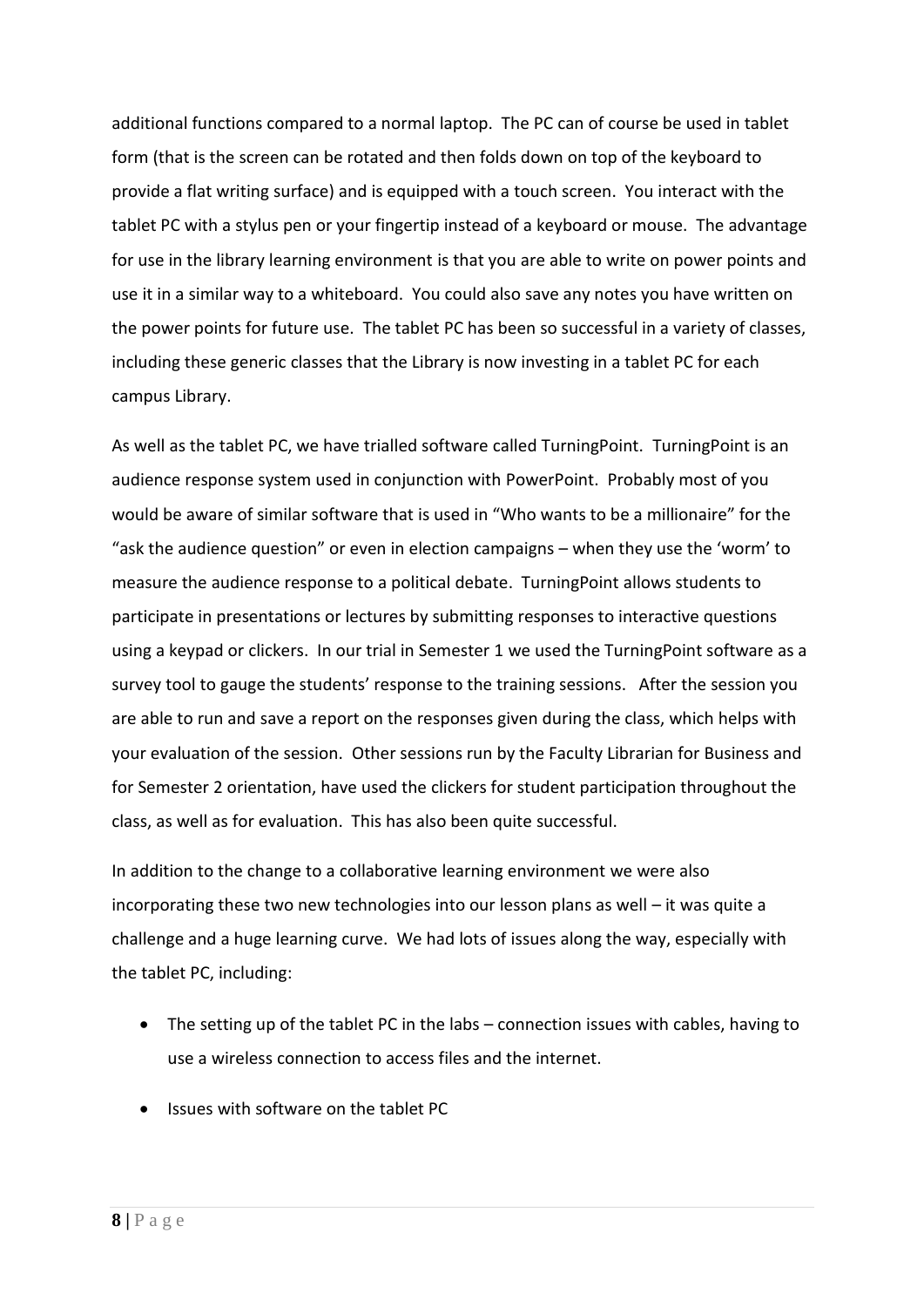When you use the tablet pc in its tablet format – there is no keyboard – you have to use the stylus and click on individual letters, which took more time (I chose not to use the tablet pc this way – but my colleague did).

All of this combined made our  $1<sup>st</sup>$  semester library training extremely busy and yes sometimes a bit stressful.

However, we persisted…… we began using the new collaborative learning facilities for all generic information literacy classes. We incorporated the use of the tablet PC and TurningPoint. When we were doing the classes we did notice a difference! The students were more engaged, more interested. Many of them got very enthusiastic when we used the new technology of the tablet PC and the clickers. Whilst we haven't yet done any formal surveying of students or followed up on how it has benefitted their information literacy skills (we would like to do this in the future) we do have the results of the Turning Point slides in relation to their feedback on the classes.

(Show on PowerPoint multiple graphs of students' evaluation of the classes).

# **On reflection, why do we think that students were more engaged?**

Without formal evaluation, we do not know for certain why the students engage more, but we can make some assumptions based on our experience with the classes.

- The physical space was more open (because of the removal of the computers)  $-$  it was easier to see what students were doing.
- The students were more comfortable and relaxed in the open environment.
- $\blacksquare$  Much easier to walk around and assist students and interact with them  $-$  to guide them if need be.
- **The fact that they were talking through their own thought processes with others** helped them to understand what was being taught.
- Perhaps psychologically we were more excited, more engaged with the new learning approach. This made us feel more engaged with our students.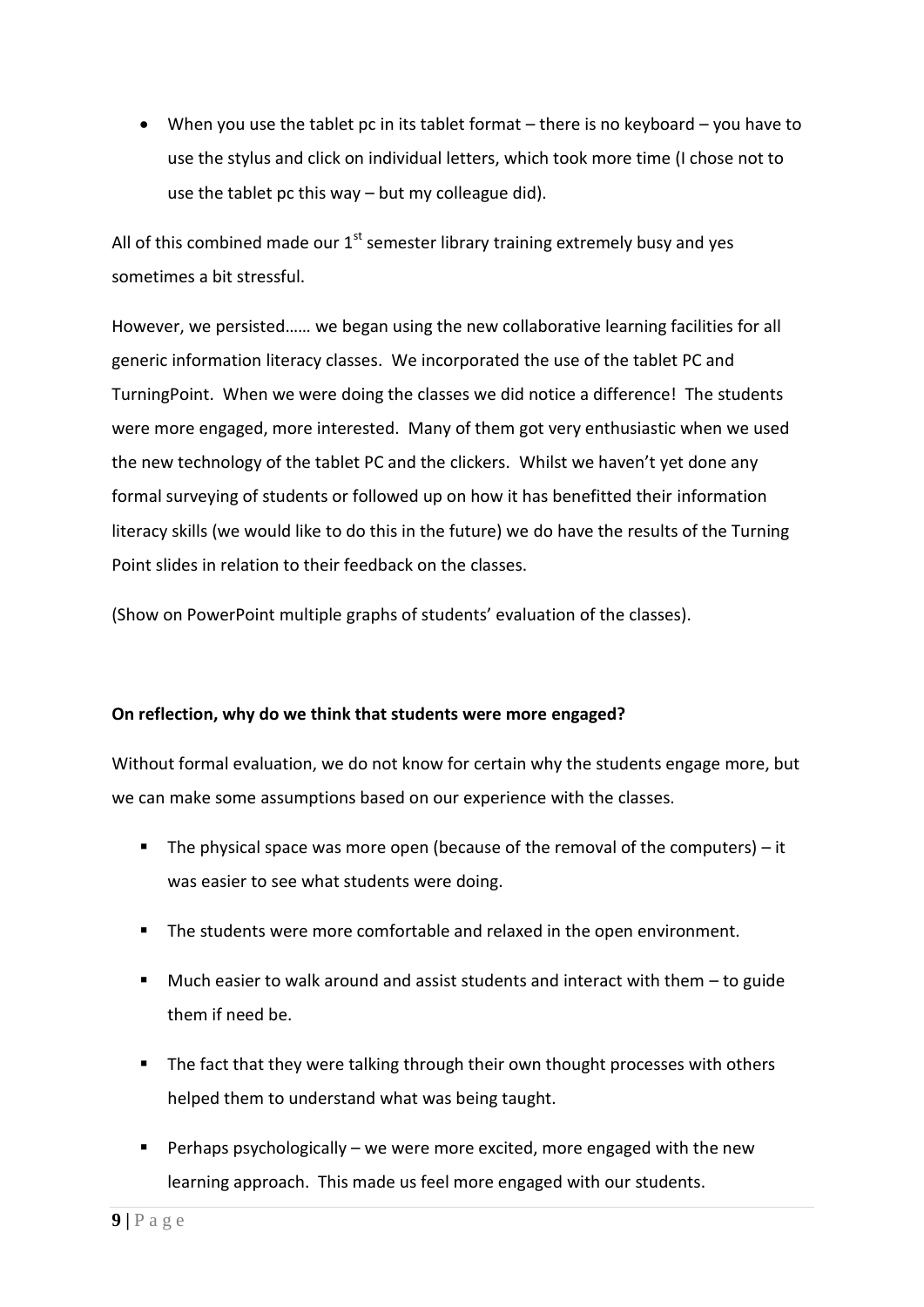- Other lecturers and courses at USQ are designed around the principles of collaborative learning and other courses are trialling the same table PCs and clickers – so it may have been familiar to the students.
- Students were also able to come and interact with the tablet PC which excited them.

# **What didn't work – or what could we do better:**

- With the new room layout, one of the rows had to physically turn around to see the power points. This of course was only an issue when we had 13 or more in the class.
- Time issues traditionally we only set aside 1 hour for these lessons. Because of the way that students engage and talk – it is very easy to lose track of time and sometimes go 10-15 minutes over time.
- The setting up of the tablet PC, TurningPoint, and collaborative learning tools takes a lot more time than the traditional environment.

# **The future – where to from here?**

In Semester 2 we are running the same format again – although this time we are much more confident with the whole process. Most of the teething problems with the Tablet PC have been worked out, the software is working well. We also have another Library Officer on board which has meant an easing of workloads and in 2010 two more library officers will also participate.

In 2010 we would like to relook at our class plan. We would like to improve our activities and use the tablet PC and TurningPoint even more in our classes, not because they are available, but because we believe they can improve the learning process. We would also like to get feedback from students who have done the classes – so we need to formalise a survey and get permission from the University to do that.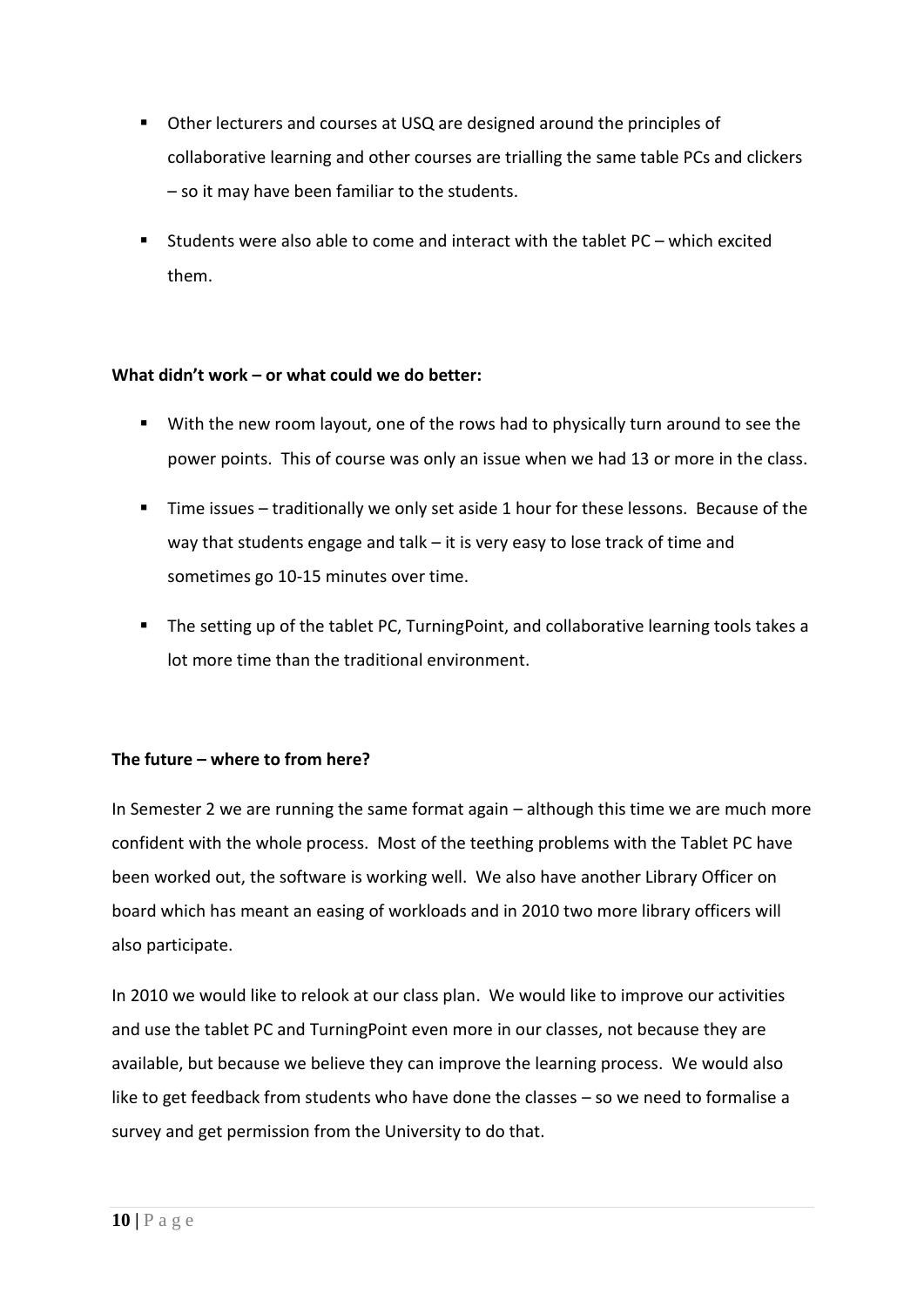One of our Faculty Librarians is also using the tablet PC and Camtasia Studio (which is a screen video capture program) to record his information literacy classes and to then host on the Library website or on the students' study desk - for them to watch. This has many possibilities for us in the Library and we are keen to investigate and trial their use in the coming months. Possibly recorded versions of the generic classes may be used to supplement the online tutorials the Library offers to our external students. Additionally, some Faculty Librarians have been using Wimba (which is collaborative learning software). This may also assist with teaching external students, and this too is under investigation at USQ Library.

# **Conclusion**

As previously mentioned, there have been many positives with this change to the collaborative learning style at USQ for our generic information literacy classes. We are also hoping that our change in teaching style has made us more approachable in the Library, perhaps even changed students' perceptions of the Library and how it can help them to achieve success in their studies. This year I have been challenged to explore, research, learn and present a new style of learning, using new technologies. This process has had great benefits to me both professionally and personally and would never have happened if I had chosen to stay on the safe road, with all that is familiar to me in my job. With appropriate research, planning and the support of your managers don't be afraid to take the road less travelled.